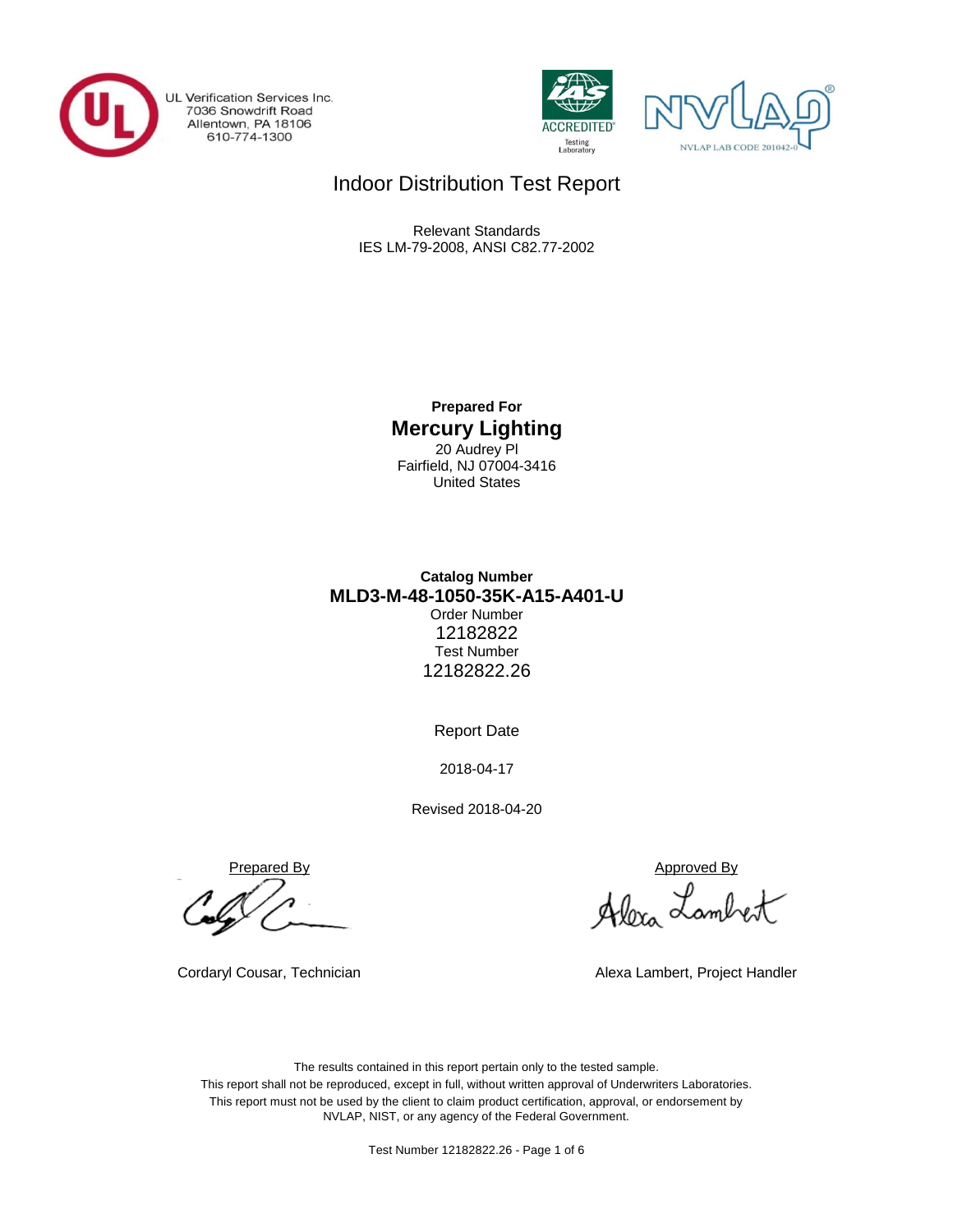

**Lamp:**<br>Mounting:<br>Ballast/Driver: **Lamp:** 96 white LEDs

**Ballast/Driver:** Philips XI040C110V054BST1 **Luminaire Description:** Extruded aluminum housing, frosted lens enclosure



### **Luminaire Characteristics**

Luminous Length: Luminous Width: Luminous Height:

48.00 in. 3.750 in. 1.50 in.

### **Summary of Results Test Conditions**

Maximum Candela: 920 Candela Luminaire Efficacy: Total Luminaire Output:

4198 Lumens

| 25.6 °C   |
|-----------|
| 120.1 VAC |
| 0.3322A   |
| 39.77 W   |
| 0.997     |
| 60 Hz     |
| 6.09%     |
|           |

Laboratory results may not be representative of field performance Ballast factors have not been applied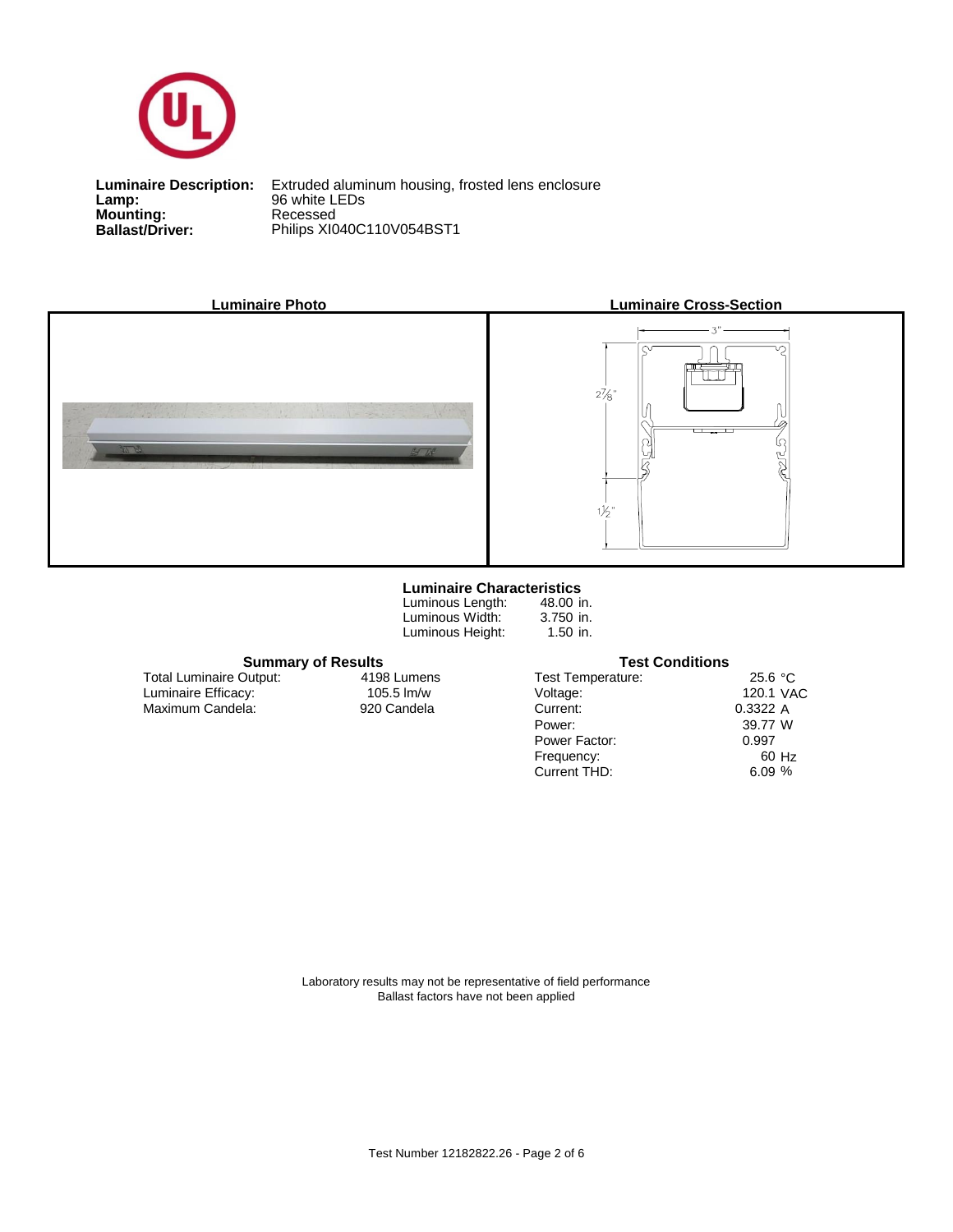

# **Distribution - Goniophotometer**





#### **Zonal Lumen Summary**

| Zone      | Lumens | % of Luminaire | Zone    | Lumens | % of Luminaire | Zone    | Lumens | % of Luminaire |
|-----------|--------|----------------|---------|--------|----------------|---------|--------|----------------|
| $0 - 5$   | 21.8   | 0.5%           | 60-65   | 256.0  | 6.1%           | 120-125 | 54.2   | $1.3\%$        |
| $5 - 10$  | 65.0   | $1.5\%$        | 65-70   | 234.1  | 5.6%           | 125-130 | 43.5   | $1.0\%$        |
| $10 - 15$ | 106.8  | $2.5\%$        | 70-75   | 206.9  | 4.9%           | 130-135 | 33.1   | 0.8%           |
| 15-20     | 146.0  | 3.5%           | 75-80   | 177.8  | 4.2%           | 135-140 | 23.5   | 0.6%           |
| $20 - 25$ | 181.9  | 4.3%           | 80-85   | 148.0  | 3.5%           | 140-145 | 15.5   | 0.4%           |
| 25-30     | 213.3  | 5.1%           | 85-90   | 122.1  | 2.9%           | 145-150 | 9.3    | 0.2%           |
| $30 - 35$ | 239.3  | 5.7%           | 90-95   | 108.3  | 2.6%           | 150-155 | 4.4    | 0.1%           |
| $35 - 40$ | 259.3  | 6.2%           | 95-100  | 101.9  | 2.4%           | 155-160 | 1.4    | $0.0\%$        |
| 40-45     | 273.0  | 6.5%           | 100-105 | 94.5   | 2.3%           | 160-165 | 0.1    | $0.0\%$        |
| 45-50     | 279.9  | 6.7%           | 105-110 | 85.7   | 2.0%           | 165-170 |        | $0.0\%$        |
| 50-55     | 279.4  | 6.7%           | 110-115 | 75.7   | 1.8%           | 170-175 |        | $0.0\%$        |
| 55-60     | 271.2  | 6.5%           | 115-120 | 65.0   | .5%            | 175-180 |        | 0.0%           |

| Zone       | Lumens | I% of Luminaire |
|------------|--------|-----------------|
| 0-40       | 1233   | 29.4%           |
| 0-60       | 2337   | 55.7%           |
| 0-90       | 3482   | 82.9%           |
| $90 - 180$ | 716    | 17.1%           |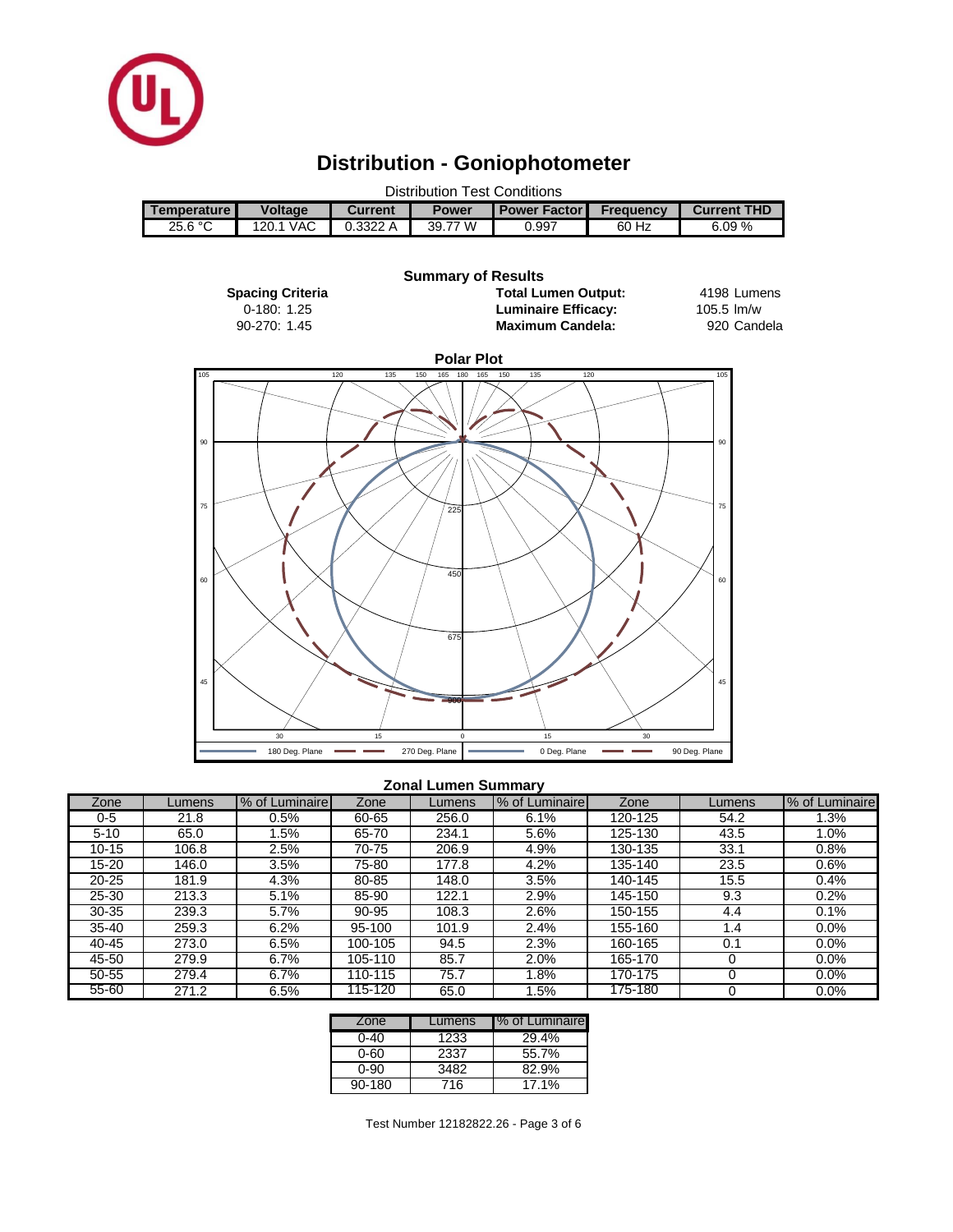

#### **Candela Tabulation** Horizontal Angle (Degrees)

|                  |             |       |       |       |       |       |       |       | Horizonial Angle (Degrees) |       |       |       |       |       |       |       |
|------------------|-------------|-------|-------|-------|-------|-------|-------|-------|----------------------------|-------|-------|-------|-------|-------|-------|-------|
|                  | $\mathbf 0$ | 22.5  | 45    | 67.5  | 90    | 112.5 | 135   | 157.5 | 180                        | 202.5 | 225   | 247.5 | 270   | 292.5 | 315   | 337.5 |
| 0                | 911.0       | 911.0 | 911.0 | 911.0 | 911.0 | 911.0 | 911.0 | 911.0 | 911.0                      | 911.0 | 911.0 | 911.0 | 911.0 | 911.0 | 911.0 | 911.0 |
| 5                | 903.8       | 909.3 | 910.3 | 912.3 | 917.9 | 912.3 | 910.3 | 909.3 | 903.8                      | 909.3 | 910.3 | 912.3 | 917.9 | 912.3 | 910.3 | 909.3 |
| 10               | 891.1       | 899.9 | 905.7 | 912.0 | 919.7 | 912.0 | 905.7 | 899.9 | 891.1                      | 899.9 | 905.7 | 912.0 | 919.7 | 912.0 | 905.7 | 899.9 |
| 15               | 870.3       | 883.7 | 894.8 | 904.4 | 913.8 | 904.4 | 894.8 | 883.7 | 870.3                      | 883.7 | 894.8 | 904.4 | 913.8 | 904.4 | 894.8 | 883.7 |
| 20               | 842.3       | 860.2 | 878.4 | 895.9 | 908.7 | 895.9 | 878.4 | 860.2 | 842.3                      | 860.2 | 878.4 | 895.9 | 908.7 | 895.9 | 878.4 | 860.2 |
| 25               | 806.8       | 829.5 | 858.5 | 884.3 | 899.1 | 884.3 | 858.5 | 829.5 | 806.8                      | 829.5 | 858.5 | 884.3 | 899.1 | 884.3 | 858.5 | 829.5 |
| 30               | 764.4       | 792.5 | 834.5 | 865.4 | 882.0 | 865.4 | 834.5 | 792.5 | 764.4                      | 792.5 | 834.5 | 865.4 | 882.0 | 865.4 | 834.5 | 792.5 |
| 35               | 717.1       | 750.1 | 804.5 | 841.1 | 859.8 | 841.1 | 804.5 | 750.1 | 717.1                      | 750.1 | 804.5 | 841.1 | 859.8 | 841.1 | 804.5 | 750.1 |
| 40               | 663.2       | 704.7 | 769.6 | 811.1 | 832.2 | 811.1 | 769.6 | 704.7 | 663.2                      | 704.7 | 769.6 | 811.1 | 832.2 | 811.1 | 769.6 | 704.7 |
| 45               | 606.4       | 655.6 | 729.2 | 777.1 | 799.9 | 777.1 | 729.2 | 655.6 | 606.4                      | 655.6 | 729.2 | 777.1 | 799.9 | 777.1 | 729.2 | 655.6 |
| 50               | 543.4       | 602.2 | 683.4 | 736.9 | 761.6 | 736.9 | 683.4 | 602.2 | 543.4                      | 602.2 | 683.4 | 736.9 | 761.6 | 736.9 | 683.4 | 602.2 |
| 55               | 477.2       | 544.1 | 632.2 | 690.2 | 715.7 | 690.2 | 632.2 | 544.1 | 477.2                      | 544.1 | 632.2 | 690.2 | 715.7 | 690.2 | 632.2 | 544.1 |
| 60               | 406.4       | 482.0 | 574.9 | 637.7 | 664.1 | 637.7 | 574.9 | 482.0 | 406.4                      | 482.0 | 574.9 | 637.7 | 664.1 | 637.7 | 574.9 | 482.0 |
| 65               | 331.9       | 415.7 | 513.8 | 581.4 | 608.0 | 581.4 | 513.8 | 415.7 | 331.9                      | 415.7 | 513.8 | 581.4 | 608.0 | 581.4 | 513.8 | 415.7 |
| 70               | 254.1       | 345.8 | 449.1 | 520.6 | 546.7 | 520.6 | 449.1 | 345.8 | 254.1                      | 345.8 | 449.1 | 520.6 | 546.7 | 520.6 | 449.1 | 345.8 |
| 75               | 178.9       | 276.8 | 385.4 | 460.2 | 486.1 | 460.2 | 385.4 | 276.8 | 178.9                      | 276.8 | 385.4 | 460.2 | 486.1 | 460.2 | 385.4 | 276.8 |
| 80               | 108.1       | 211.2 | 325.5 | 401.4 | 427.4 | 401.4 | 325.5 | 211.2 | 108.1                      | 211.2 | 325.5 | 401.4 | 427.4 | 401.4 | 325.5 | 211.2 |
| 85               | 48.0        | 156.4 | 269.7 | 344.5 | 369.4 | 344.5 | 269.7 | 156.4 | 48.0                       | 156.4 | 269.7 | 344.5 | 369.4 | 344.5 | 269.7 | 156.4 |
| 90               | 16.7        | 119.2 | 230.2 | 303.4 | 328.2 | 303.4 | 230.2 | 119.2 | 16.7                       | 119.2 | 230.2 | 303.4 | 328.2 | 303.4 | 230.2 | 119.2 |
| 95               | 15.1        | 108.1 | 214.5 | 284.7 | 308.4 | 284.7 | 214.5 | 108.1 | 15.1                       | 108.1 | 214.5 | 284.7 | 308.4 | 284.7 | 214.5 | 108.1 |
| 100              | 14.0        | 98.5  | 203.2 | 272.5 | 296.1 | 272.5 | 203.2 | 98.5  | 14.0                       | 98.5  | 203.2 | 272.5 | 296.1 | 272.5 | 203.2 | 98.5  |
| 105              | 13.1        | 87.6  | 189.8 | 257.6 | 280.9 | 257.6 | 189.8 | 87.6  | 13.1                       | 87.6  | 189.8 | 257.6 | 280.9 | 257.6 | 189.8 | 87.6  |
| 110              | 12.1        | 75.8  | 174.8 | 239.7 | 263.2 | 239.7 | 174.8 | 75.8  | 12.1                       | 75.8  | 174.8 | 239.7 | 263.2 | 239.7 | 174.8 | 75.8  |
| 115              | 11.0        | 63.8  | 157.4 | 218.9 | 242.2 | 218.9 | 157.4 | 63.8  | 11.0                       | 63.8  | 157.4 | 218.9 | 242.2 | 218.9 | 157.4 | 63.8  |
| 120              | 9.6         | 51.0  | 138.9 | 196.8 | 219.6 | 196.8 | 138.9 | 51.0  | 9.6                        | 51.0  | 138.9 | 196.8 | 219.6 | 196.8 | 138.9 | 51.0  |
| 125              | 8.0         | 39.1  | 119.4 | 174.6 | 194.9 | 174.6 | 119.4 | 39.1  | 8.0                        | 39.1  | 119.4 | 174.6 | 194.9 | 174.6 | 119.4 | 39.1  |
| 130              | 6.7         | 26.5  | 99.1  | 149.7 | 170.1 | 149.7 | 99.1  | 26.5  | 6.7                        | 26.5  | 99.1  | 149.7 | 170.1 | 149.7 | 99.1  | 26.5  |
| 135              | 5.4         | 15.3  | 75.8  | 124.4 | 142.7 | 124.4 | 75.8  | 15.3  | 5.4                        | 15.3  | 75.8  | 124.4 | 142.7 | 124.4 | 75.8  | 15.3  |
| 140              | 4.1         | 6.2   | 54.0  | 98.7  | 114.8 | 98.7  | 54.0  | 6.2   | 4.1                        | 6.2   | 54.0  | 98.7  | 114.8 | 98.7  | 54.0  | 6.2   |
| 145              | 2.8         | 2.2   | 34.2  | 73.4  | 87.0  | 73.4  | 34.2  | 2.2   | 2.8                        | 2.2   | 34.2  | 73.4  | 87.0  | 73.4  | 34.2  | 2.2   |
| 150              | 1.6         | 1.0   | 17.3  | 47.1  | 60.4  | 47.1  | 17.3  | 1.0   | 1.6                        | 1.0   | 17.3  | 47.1  | 60.4  | 47.1  | 17.3  | 1.0   |
| 155              | 0.5         | 0.1   | 3.9   | 23.1  | 34.5  | 23.1  | 3.9   | 0.1   | 0.5                        | 0.1   | 3.9   | 23.1  | 34.5  | 23.1  | 3.9   | 0.1   |
| 160              | 0.0         | 0.0   | 0.0   | 4.9   | 10.6  | 4.9   | 0.0   | 0.0   | 0.0                        | 0.0   | 0.0   | 4.9   | 10.6  | 4.9   | 0.0   | 0.0   |
| 165              | 0.0         | 0.0   | 0.0   | 0.0   | 0.0   | 0.0   | 0.0   | 0.0   | 0.0                        | 0.0   | 0.0   | 0.0   | 0.0   | 0.0   | 0.0   | 0.0   |
| 170              | 0.0         | 0.0   | 0.0   | 0.0   | 0.0   | 0.0   | 0.0   | 0.0   | 0.0                        | 0.0   | 0.0   | 0.0   | 0.0   | 0.0   | 0.0   | 0.0   |
| $\overline{175}$ | 0.0         | 0.0   | 0.0   | 0.0   | 0.0   | 0.0   | 0.0   | 0.0   | 0.0                        | 0.0   | 0.0   | 0.0   | 0.0   | 0.0   | 0.0   | 0.0   |
| 180              | 0.0         | 0.0   | 0.0   | 0.0   | 0.0   | 0.0   | 0.0   | 0.0   | 0.0                        | 0.0   | 0.0   | 0.0   | 0.0   | 0.0   | 0.0   | 0.0   |

## **Average Luminance (cd/m<sup>2</sup> )**

|                                             |    |      | Horizontal Angle (Degrees) |      |
|---------------------------------------------|----|------|----------------------------|------|
|                                             |    |      | 45                         | 90   |
| l Angle<br>ees)<br>Vertical<br>(Degre<br>Ğ9 |    | 7845 | 7845                       | 7845 |
|                                             | 45 | 7161 | 6805                       | 6958 |
|                                             | 55 | 6859 | 6612                       | 6838 |
|                                             | 65 | 6338 | 6330                       | 6669 |
|                                             | 75 | 5330 | 5998                       | 6488 |
|                                             | 85 | 3497 | 5941                       | 6550 |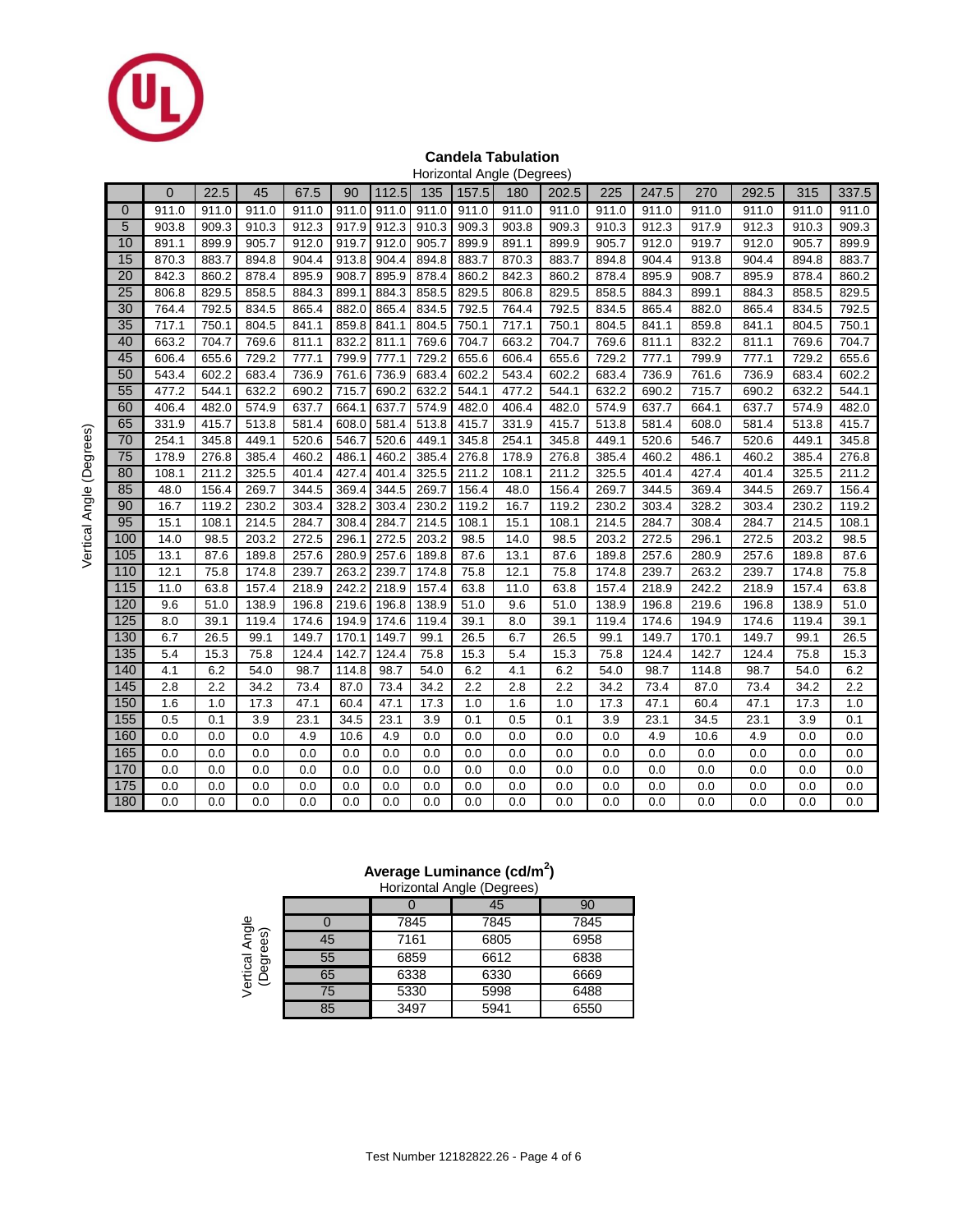

# **Utilization of Lumens - Zonal Cavity Method**

|                                      | <b>Effective Floor Cavity Reflectance 20%</b>                   |      |      |      |      |      |      |      |      |      |      |      |      |      |      |      |      |      |
|--------------------------------------|-----------------------------------------------------------------|------|------|------|------|------|------|------|------|------|------|------|------|------|------|------|------|------|
| <b>Ceiling Cavity</b><br>Reflectance | 80<br>70                                                        |      |      |      |      |      |      | 50   |      |      | 30   |      |      | 10   |      |      |      |      |
| Wall<br>Reflectance                  | 70                                                              | 50   | 30   | 10   | 70   | 50   | 30   | 10   | 50   | 30   | 10   | 50   | 30   | 10   | 50   | 30   | 10   |      |
| <b>Room Cavity</b><br>Ratio (RCR)    | Values are expressed as Lumens delivered to the task surface ** |      |      |      |      |      |      |      |      |      |      |      |      |      |      |      |      |      |
|                                      | 4827                                                            | 4827 | 4827 | 4827 | 4631 | 4631 | 4631 | 4631 | 4267 | 4267 | 4267 | 3933 | 3933 | 3933 | 3626 | 3626 | 3626 | 3482 |
|                                      | 4292                                                            | 4048 | 3830 | 3633 | 4099 | 3881 | 3684 | 3506 | 3568 | 3409 | 3263 | 3280 | 3153 | 3036 | 3015 | 2915 | 2822 | 2681 |
| $\overline{2}$                       | 3858                                                            | 3466 | 3141 | 2868 | 3675 | 3323 | 3028 | 2778 | 3055 | 2813 | 2604 | 2807 | 2611 | 2438 | 2578 | 2420 | 2279 | 2144 |
| 3                                    | 3490                                                            | 3006 | 2631 | 2333 | 3320 | 2884 | 2541 | 2265 | 2653 | 2368 | 2133 | 2440 | 2204 | 2006 | 2242 | 2049 | 1883 | 1755 |
|                                      | 3178                                                            | 2639 | 2244 | 1943 | 3021 | 2534 | 2170 | 1890 | 2335 | 2029 | 1786 | 2151 | 1894 | 1685 | 1979 | 1765 | 1587 | 1467 |
| 5                                    | 2909                                                            | 2340 | 1942 | 1648 | 2767 | 2249 | 1881 | 1606 | 2077 | 1763 | 1522 | 1918 | 1650 | 1441 | 1768 | 1542 | 1361 | 1249 |
| 6                                    | 2677                                                            | 2093 | 1702 | 1421 | 2547 | 2015 | 1650 | 1386 | 1865 | 1551 | 1317 | 1726 | 1455 | 1249 | 1595 | 1364 | 1183 | 1078 |
|                                      | 2474                                                            | 1887 | 1507 | 1240 | 2356 | 1819 | 1463 | 1211 | 1688 | 1379 | 1153 | 1565 | 1297 | 1096 | 1450 | 1218 | 1040 | 943  |
| 8                                    | 2297                                                            | 1714 | 1347 | 1095 | 2190 | 1653 | 1309 | 1070 | 1538 | 1236 | 1021 | 1430 | 1166 | 972  | 1328 | 1097 | 925  | 833  |
| 9                                    | 2141                                                            | 1566 | 1214 | 976  | 2043 | 1513 | 1181 | 954  | 1411 | 1117 | 912  | 1315 | 1056 | 870  | 1224 | 996  | 829  | 744  |
| 10                                   | 2003                                                            | 1439 | 1101 | 876  | 1914 | 1391 | 1073 | 858  | 1301 | 1017 | 821  | 1215 | 963  | 785  | 1134 | 911  | 749  | 669  |

| <b>Beam and Field Information</b> |               |  |  |  |  |  |  |  |  |
|-----------------------------------|---------------|--|--|--|--|--|--|--|--|
| CIE Type:                         | Semi-Direct   |  |  |  |  |  |  |  |  |
| Center Beam Intenisty:            | 911.0 Candela |  |  |  |  |  |  |  |  |
| Central Cone Intensity:           | 911 Candela   |  |  |  |  |  |  |  |  |
| Beam Flux:                        | 2802.7 Lumens |  |  |  |  |  |  |  |  |
| Beam Angle (0-180):               | 113.2 Degrees |  |  |  |  |  |  |  |  |
| Beam Angle (90-270):              | 155.2 Degrees |  |  |  |  |  |  |  |  |
| Field Angle (0-180):              | 162.6 Degrees |  |  |  |  |  |  |  |  |
| Field Angle (90-270):             | 288.5 Degrees |  |  |  |  |  |  |  |  |